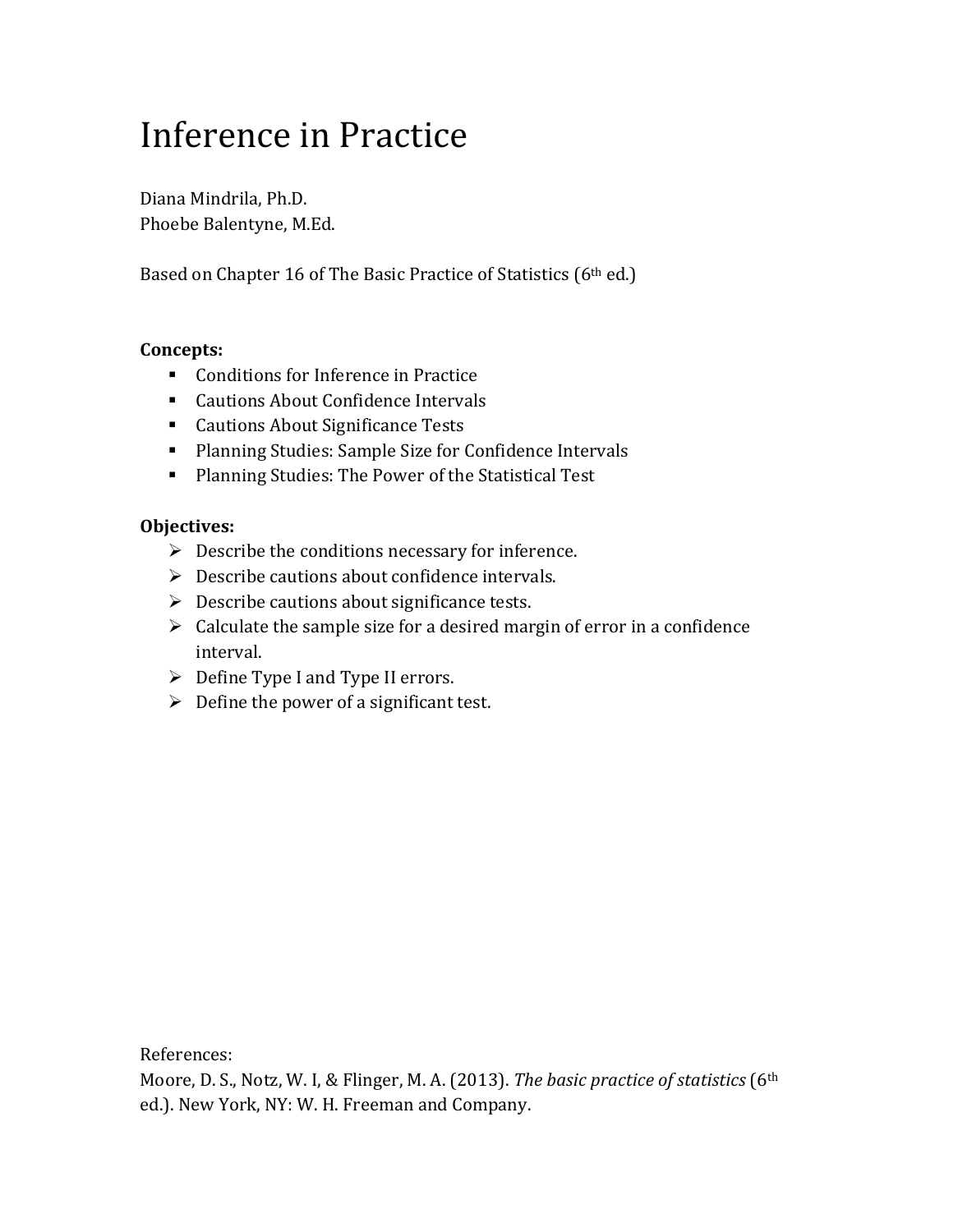#### **z Procedures**

- Statistical inference involves the use of information collected from a sample to draw conclusions about the population.
- Two examples of types of inferences will be discussed.
- When the "simple conditions" are true (the data are an SRS, the population has a Normal distribution, and the standard deviation  $\sigma$  of the population is known), a confidence interval for the mean  $\mu$  is:

$$
CI = \overline{x} \pm z^* \frac{\sigma}{\sqrt{n}}
$$

- The purpose of this first procedure is to estimate the population mean based on the sample mean by computing a confidence interval.
- To test a hypothesis  $H_0: \mu = \mu_0$ , use the one-sample z statistic:

$$
z = \frac{\overline{x} - \mu_0}{\sigma \sqrt{n}}
$$

- This second procedure is a test of statistical significance for the difference between the sample mean and a given value, which is often the population mean.
- **These are called z procedures** because they both involve a one-sample z statistic and use the standard Normal distribution.
- These computation procedures should not be used if a variable does not have a distribution that is close to Normal.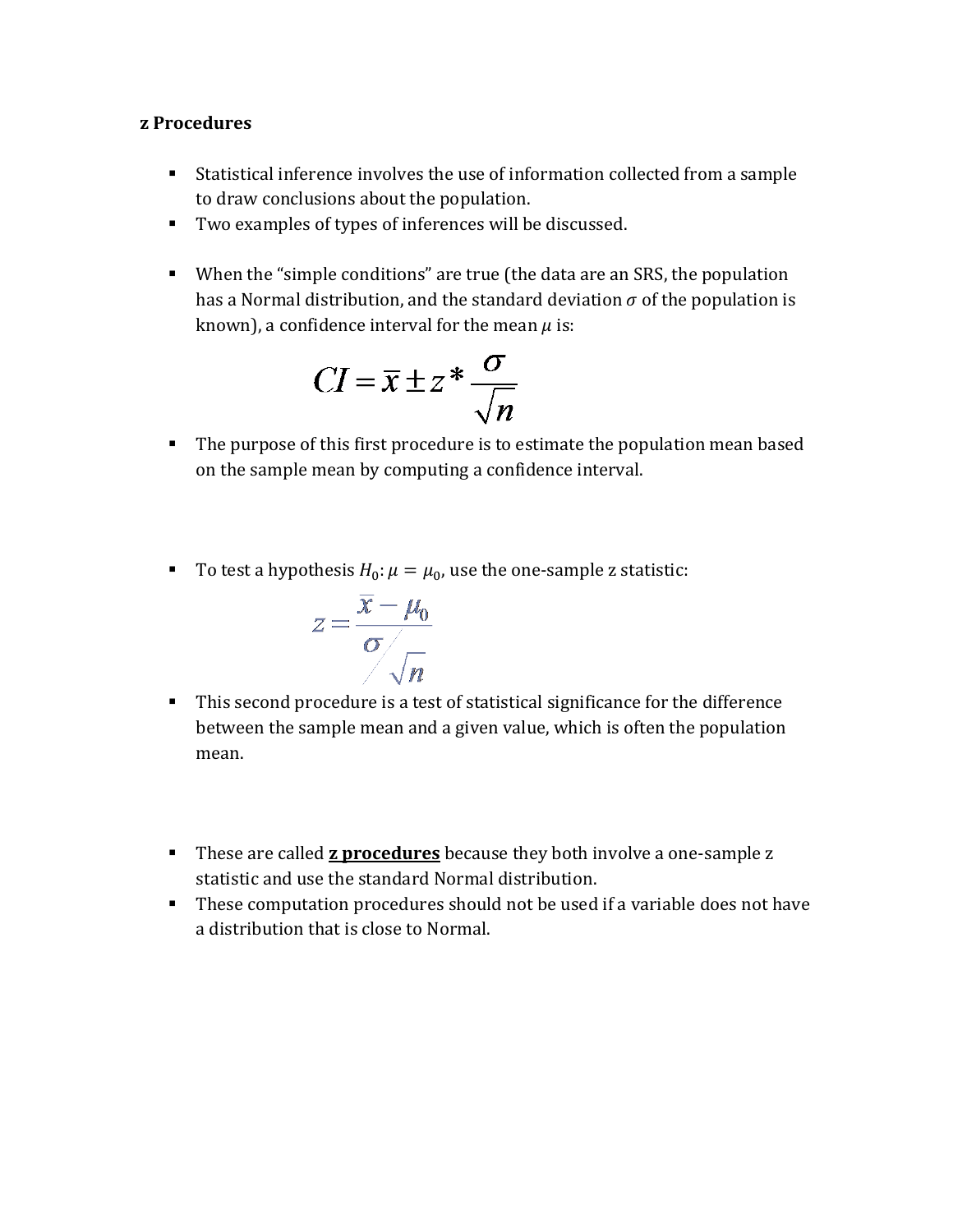# **Conditions for Inference in Practice**

Any confidence interval of a significance test can be trusted only under specific conditions.

These are some guidelines:

#### **Where did the data come from?**

When researchers use statistical inference, they are acting as if the data are a random sample or come from a randomized comparative experiment.<br>• If the data do not come from a random sample or randomized

- If the data do not come from a random sample or randomized comparative experiment, conclusions may be challenged.
- Practical problems such as nonresponse or dropouts from an experiment can hinder inference.
- Different methods are needed for different designs.
- There is no cure for fundamental flaws like voluntary response.

#### **What is the shape of the population distribution?**

Many of the basic methods of inference are designed for Normal populations.

• Any inference procedure based on sample statistics like the sample mean that are not resistant to outliers can be strongly influenced by a few extreme observations.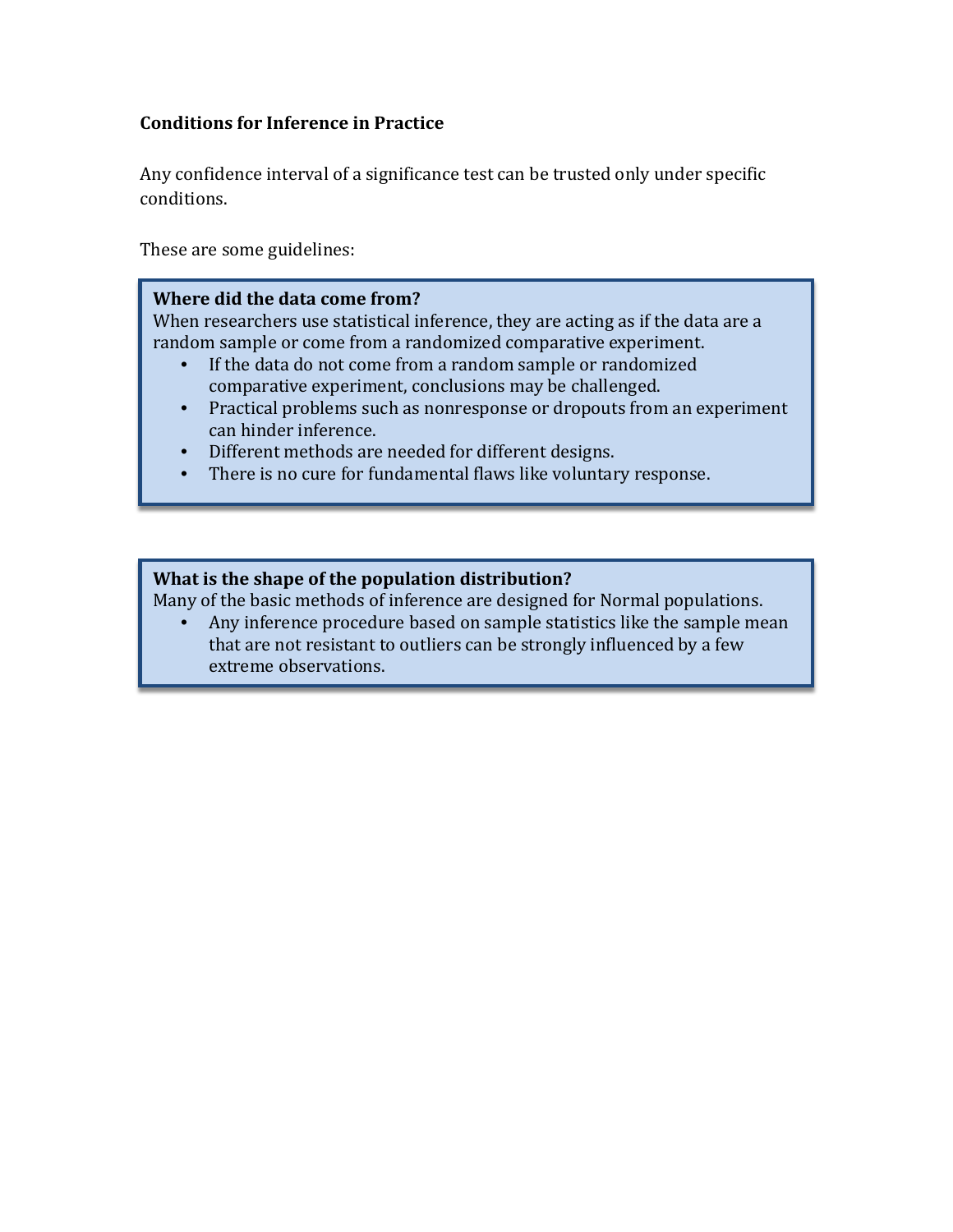# **Cautions About Confidence Intervals**

- A sampling distribution shows how a statistic varies in repeated random sampling.
- The variation causes random sampling error because the statistic missed the true parameter by a random amount.
- No other source of variation or bias in the sample data influences the sampling distribution.

The margin of error in a confidence interval covers only random sampling errors. Practical difficulties such as undercoverage and nonresponse are often more serious than random sampling error. The margin of error does not take such difficulties into account.

- When estimating the population mean, the margin of error must be computed prior to obtaining the confidence interval.
- The mean will be slightly different for each random sample for which data is collected.
- This is called sampling error, and the margin of error represents the amount of error that may be induced in the estimation process due to random sampling.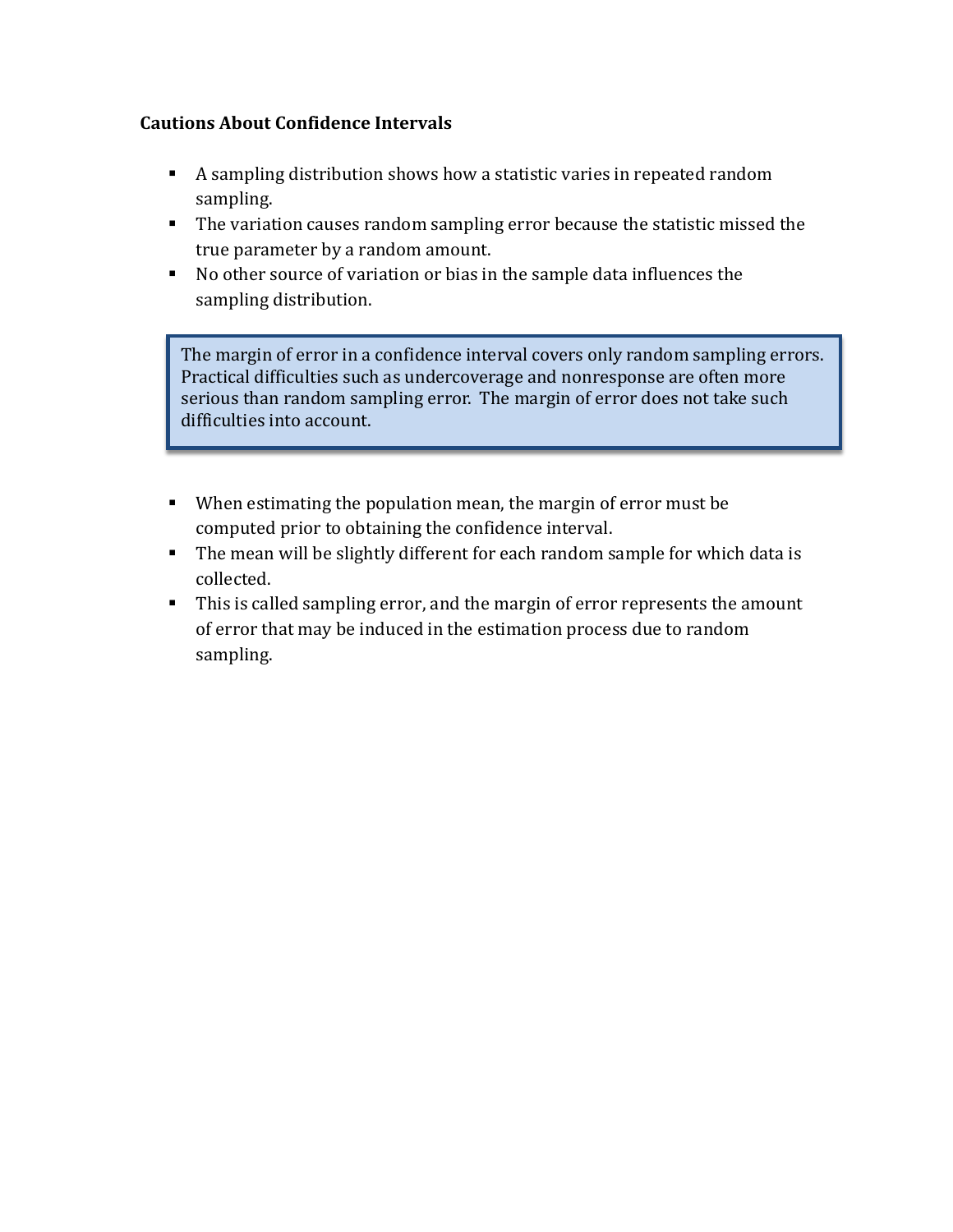## **Sample Size for Confidence Intervals**

It is important to plan for inferences when planning a sample or an experiment. The number of observations is a critical part of planning the study.

- When estimating confidence intervals, the larger the sample, the smaller the margin of error.
- However, selecting a large random sample is difficult and expensive.
- Therefore, when planning a study, researchers must decide how many individuals should be included in the sample in order to have a reasonable degree of estimation confidence and a small margin of error.
- First, researchers must determine the specific confidence level they desire (for example: 95%) and a margin of error that would be acceptable.

The margin of error *ME* of the confidence interval for the population mean  $\mu$  is:

$$
ME = z * \frac{\sigma}{\sqrt{n}}
$$

If this equation is solved for *n* to find out the number of participants needed, the following equation is obtained:

$$
n = \left(\frac{z^*\sigma}{M E}\right)^2
$$

#### **Example:**  $CI (95\%) \Rightarrow z^* = 1.96$ Margin of Error=3 Population Standard Deviation=15  $n = \left(\frac{1.96*15}{3}\right)$ 2  $= 96.04 \approx 96$

 $\triangleright$  To estimate the population mean with 95% confidence and a margin of error of 3, the sample must include at least 96 individuals.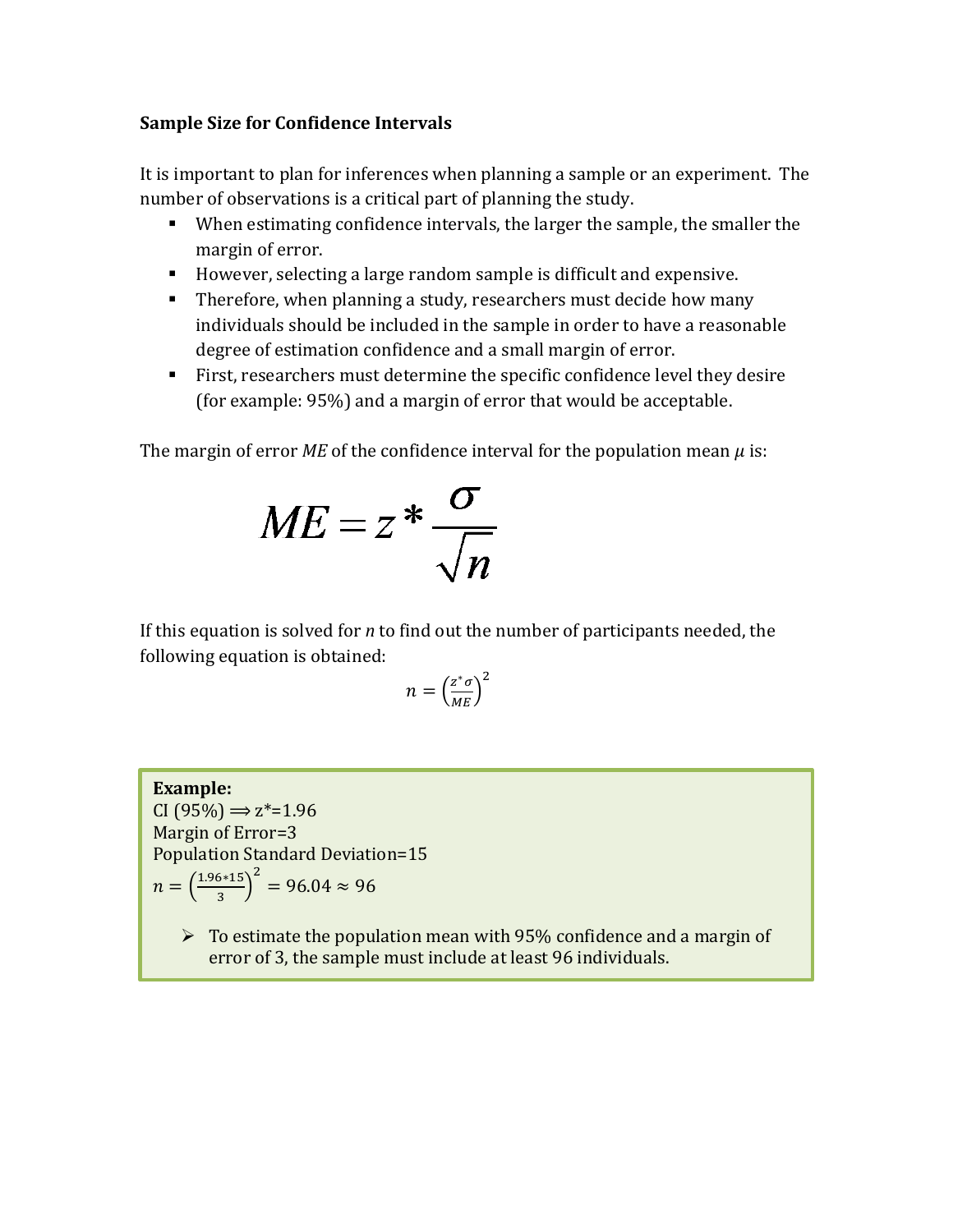# **Cautions About Significance Tests**

Significance tests are widely used in most areas of statistical work. Some points to keep in mind when using or interpreting significance tests are:

#### **How small a** *P* **is convincing?**

The purpose of a test of significance is to describe the degree of evidence provided by the sample against the null hypothesis. How small a *P*-value is convincing evidence against the null hypothesis depends mainly on two circumstances:<br> $\bullet$  If  $H_0$  ren

- If  $H_0$  represents an assumption that has been believed for years, strong evidence (a small *P*) will be needed.
- If rejecting  $H_0$  means making a costly changeover, strong evidence is required.

#### **Significance Depends on the Alternative Hypothesis**

The *P*-value for a one-sided test is one-half the *P*-value for the two-sided test of the same null hypothesis based on the same data.

- The evidence against the null hypothesis is stronger when the alternative is one-sided because it is based on the data *plus* information about the direction of possible deviations from the null.
- If this added information is not available, always use a two-sided alternative hypothesis.

#### **Sample Size Affects Statistical Significance**

- $\div$  Because large random samples have small chance variation, very small population effects can be highly significant if the sample is large.
- $\triangleleft$  Because small random samples have a lot of chance variation, even large population effects can fail to be significant if the sample is small.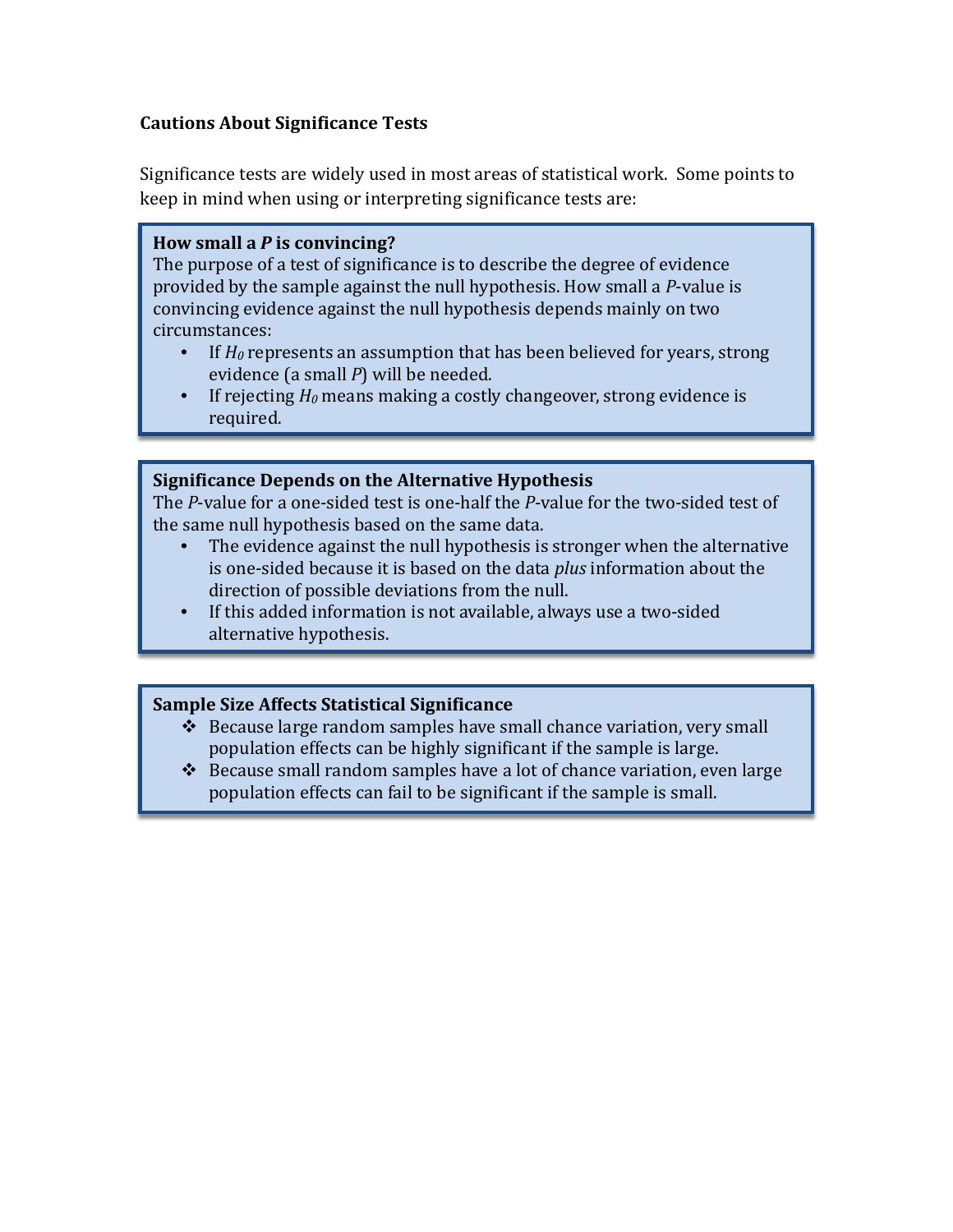# **The Power of a Statistical Test**

Sometimes the conclusions drawn from a significance test can be wrong. There are two types of mistakes that can be made.

> If  $H_0$  is rejected when  $H_0$  is true, a **Type I error** has been committed. If H0 is accepted when H0 is false, a **Type II error** has been committed.

|                 |              | $H_0$ true                        | $H_0$ false                      |
|-----------------|--------------|-----------------------------------|----------------------------------|
| <b>Decision</b> | Reject $H_0$ | <b>Type I error</b><br>$(\alpha)$ | Correct<br>conclusion<br>(Power) |
|                 | Accept $H_0$ | Correct<br>conclusion             | <b>Type II error</b><br>(ß)      |

# Truth about the null hypothesis

- When conducting a test of significance, researchers must use the evidence collected from the sample to make a decision about the null hypothesis. When these conclusions are wrong, this is called Type I or Type II error.
- There are four possible scenarios when a decision is made. These possible scenarios are pictured in the above image.
	- The null hypothesis can either be true or false.
	- The null hypothesis can either be accepted or rejected.
	- $\cdot \cdot$  If the null hypothesis was accepted when it is true, this was the correct decision.
	- $\div$  If the null hypothesis was rejected when it was false, this was the correct decision. (The ability of a statistical test to reject the null hypothesis when it is, in fact, false, is also called the statistical power of a test).
	- If the null hypothesis is true, but it is rejected, this is called a **Type I error**.
	- If the null hypothesis is false, but it is accepted, this is called a **Type II error**.
- When researchers try to reduce the probability of making a Type I error, they automatically increase the probability of making a Type II error.
- Depending on the type of research being conducted, researchers must decide which type of error is less detrimental to the study.
- Generally, consequences are not as severe if a null hypothesis that is true is rejected than if a null hypothesis that is false is accepted.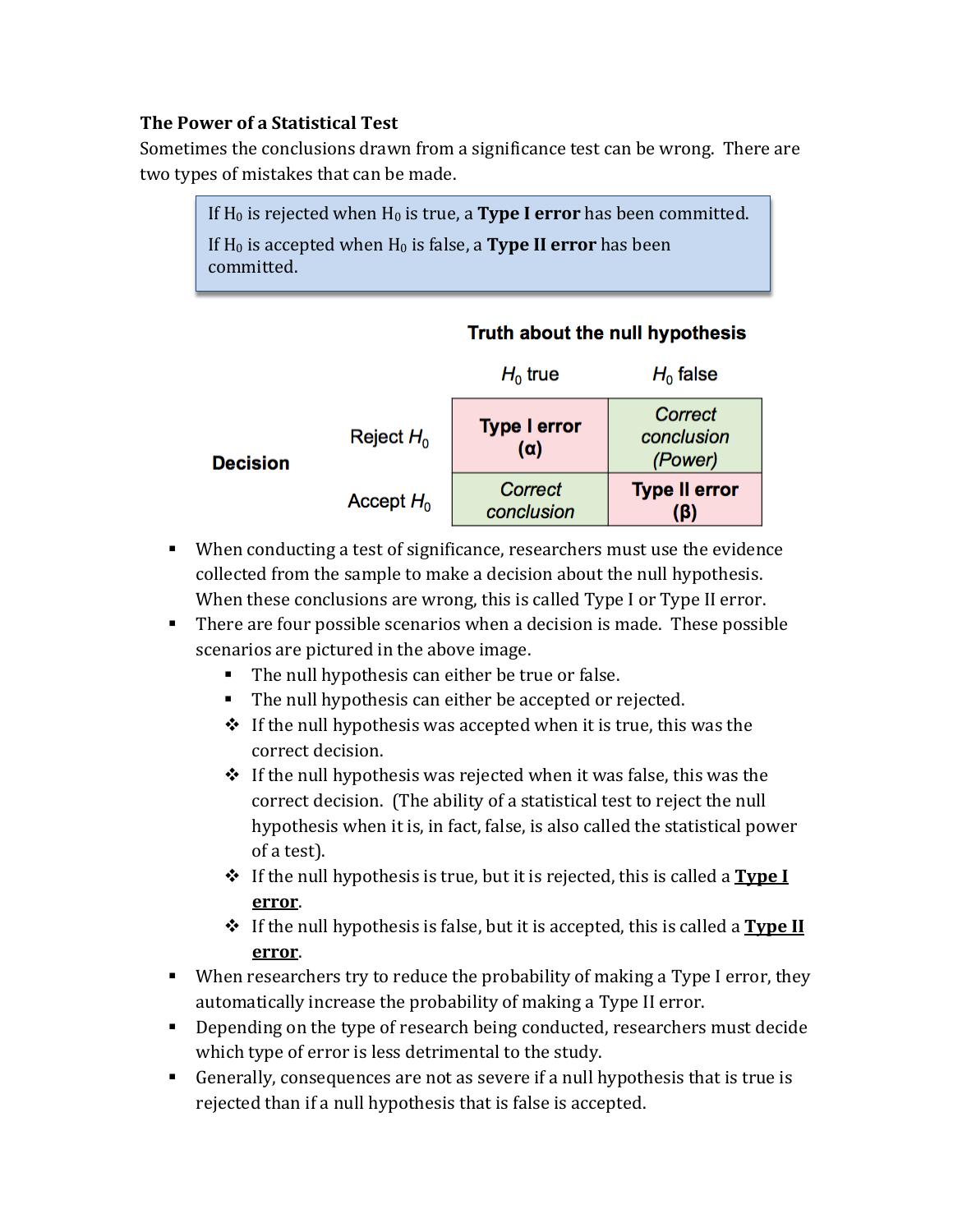# **The Power of a Statistical Test**

The probability of a Type I error is the probability of rejecting  $H_0$  when it is really true. This is exactly the significance level of the test.

# **Significance and Type I Error**

The significance level  $\alpha$  of any fixed level test is the probability of a Type I error. That is,  $\alpha$  is the probability that the test will reject the null hypothesis  $H_0$  when  $H_0$ is in fact true. Consider the consequences of a Type I error before choosing a significance level.

A significance test makes a Type II error when it accepts a null hypothesis that really is false. There are many values of the parameter that satisfy the alternative hypothesis, so researchers must concentrate on one value. Researchers can calculate the probability that a test *does* reject  $H_0$  when an alternative is true. This probability is called the **power** of the test against that specific alternative.

The **power** of a test against a specific alternative is the probability that the test will reject  $H_0$  at a chosen significance level  $\alpha$  when the null hypothesis is false.